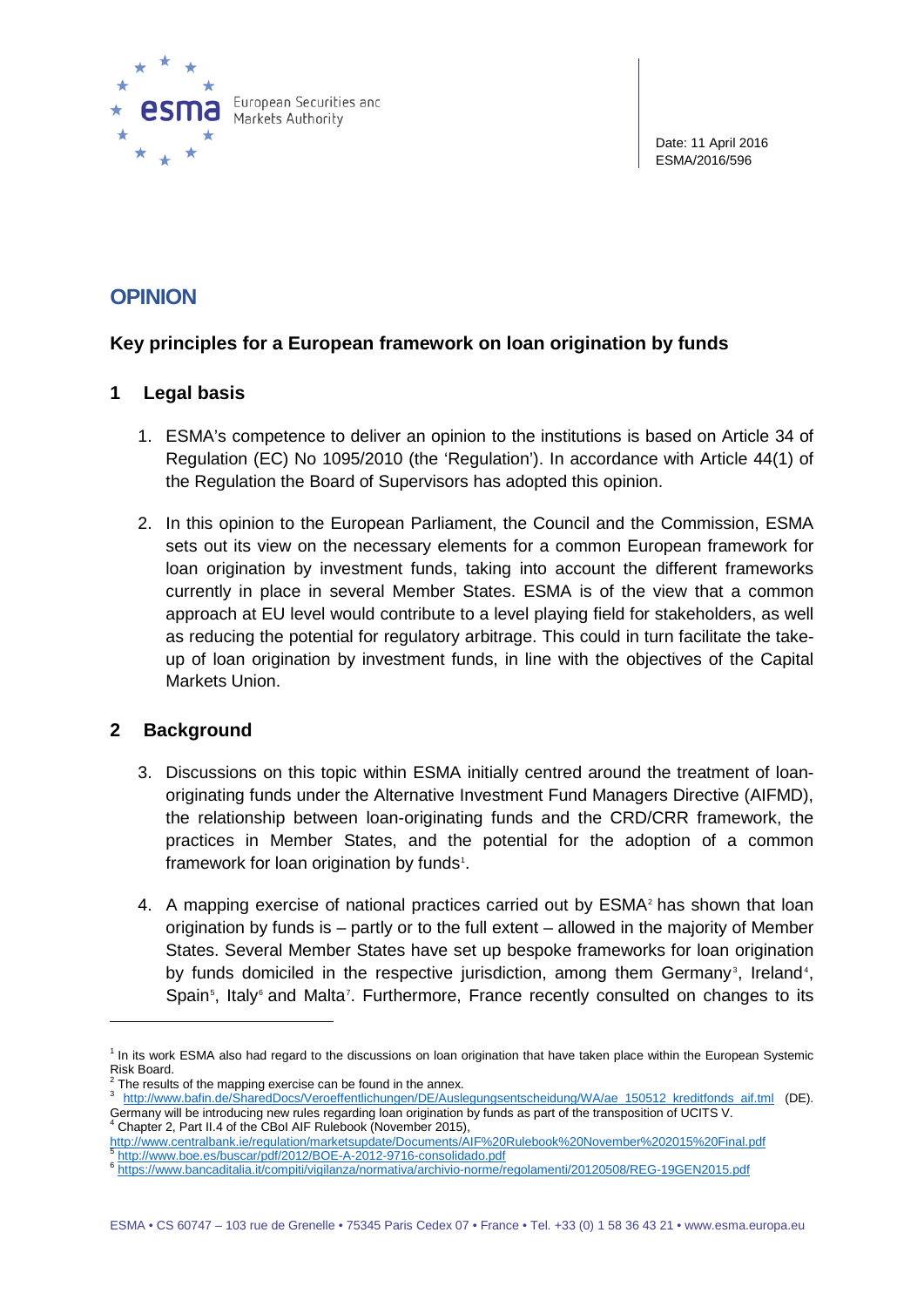

investment management framework, with a view to introducing new regulation on loan origination by funds.<sup>[8](#page-1-0)</sup>

- 5. On 30 September 2015, the European Commission published its Action Plan on Building a Capital Markets Union (CMU).<sup>[9](#page-1-1)</sup> In regard to loan-originating funds, the Action Plan (Section 1.4, p. 10-11) mentions the possibility for EuVECAs and ELTIFs to originate loans to a certain extent.
- 6. As to the current situation in the Member States, it states:

*Some Member States have also introduced bespoke regimes in their national legal frameworks to frame the conditions under which alternative investment funds can originate loans. This situation results in funds operating cross-border needing to comply with different requirements for their loan-origination activities. Clarification of the treatment of loan-originating funds in the regulatory framework could facilitate cross border development whilst ensuring they are regulated appropriately from an investor protection and financial stability perspective.*[10](#page-1-2)

- 7. As outlined in the Action Plan, the Commission's goal is to work with Member States and the ESAs to assess the need for a coordinated approach to loan origination by funds and the case for a future EU framework. The Commission intends to consult on the elements of a European framework on loan origination in the second quarter of 2016 and has asked ESMA to provide input as to the key issues on which the consultation could focus. To contribute to the work done by the Commission, ESMA sees merit in summarising the work on loan origination already concluded at ESMA level and providing input in the form of an opinion. ESMA is of the view that the elements presented in this opinion should ideally form part of a harmonised European framework on loan origination. This could be achieved in different ways, e.g. through a legislative proposal or by way of an ESMA instrument supplementing the AIFMD.
- 8. Loan origination by AIFs is already possible in the context of the EuVECA, EuSEF and ELTIF Regulations, albeit within some constraints. Therefore, this opinion does not cover AIFs that are subject to these Regulations.

-7

<span id="page-1-0"></span>

[http://www.mfsa.com.mt/pages/readfile.aspx?f=/files/LegislationRegulation/regulation/securities/investmentServices/Revised%2](http://www.mfsa.com.mt/pages/readfile.aspx?f=/files/LegislationRegulation/regulation/securities/investmentServices/Revised%20Loan%20Funds%2021_05_2015.pdf) <u>[0Loan%20Funds%2021\\_05\\_2015.pdf](http://www.mfsa.com.mt/pages/readfile.aspx?f=/files/LegislationRegulation/regulation/securities/investmentServices/Revised%20Loan%20Funds%2021_05_2015.pdf)</u><br><sup>8</sup>Consultation document (in English):

http://www.amf-france.org/technique/multimedia?docId=workspace://SpacesStore/d7d8f3e2-1ad1-4732-b98c-<br>89f97ef2f0f3\_en\_1.1\_rendition<br>9 COM/3015) 488 final bttp://sc.

<span id="page-1-2"></span><span id="page-1-1"></span><sup>&</sup>lt;sup>9</sup> COM(2015) 468 final[, http://ec.europa.eu/finance/capital-markets-union/docs/building-cmu-action-plan\\_en.pdf](http://ec.europa.eu/finance/capital-markets-union/docs/building-cmu-action-plan_en.pdf) <sup>10</sup> Ibid., p. 10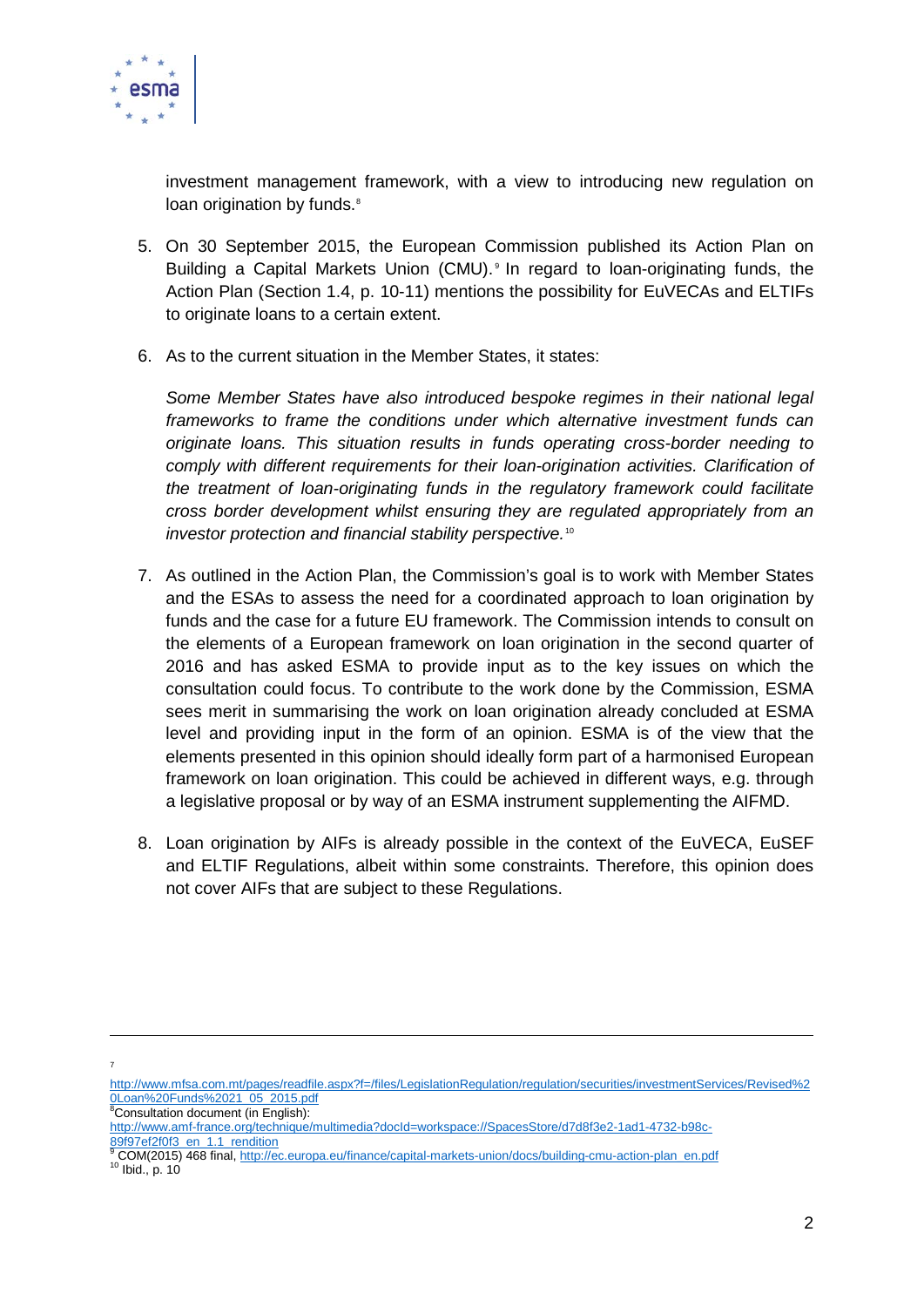

# **3 Opinion**

-

## *3.1 General considerations on loan origination by investment funds*

- 9. Provision of credit by investment funds is possible in several ways, notably in the form of "loan origination", "loan participation", or "loan restructuring". From a pay-off perspective, all these activities have similarities. Furthermore, they ultimately all provide credit in one form or another.
- 10. At a more detailed level, however, there are a number of differences between these activities as regards their business models and business requirements, among other things. By carrying out loan origination, an investment fund provides credit (originates a loan), while acting as a sole or a primary lender. By contrast, examples of loan participation typically involve funds which have gained exposure to loans through secondary market participations. Typical examples of loan restructuring include situations where a fund invests in reaction to the restructuring of existing debt.
- 11. In line with the Commission's request, this opinion focuses specifically on loan origination. [11](#page-2-0) Notwithstanding this, ESMA is of the view that funds should provide credit under a suitable framework such that systemic risk is mitigated, and, in any case, is no higher than that posed by bank lending. The requirements of such a framework should also be appropriate to the specific characteristics of funds and fund management. [12](#page-2-1) Furthermore, ESMA is of the opinion that the European Commission should, in its work on CMU, assess the need for frameworks which harmonise the loan participation activities and variations on these activities that fall somewhere between loan participation and loan origination.
- 12. Loan origination by funds is in principle only possible for AIFs, as Article 88(1) of the UCITS Directive prohibits UCITS management companies and investment companies from granting loans or acting as a guarantor on behalf of a common fund or third parties.
- 13. The following sections outline key issues around loan origination that have been identified through work at ESMA level and by analysing the frameworks in place in Member States. These issues should be taken into account when consulting on the structure of the framework to be set up. Where a common view could not be established, the opinion presents different options which could equally form part of a consultation on a framework for loan origination.

<span id="page-2-0"></span><sup>&</sup>lt;sup>11</sup> ESMA stands ready to provide input to the institutions on the related activities of loan participation and loan restructuring, if

<span id="page-2-1"></span>considered helpful.<br><sup>12</sup> ESMA is aware that the risk mitigants employed by funds providing credit will differ from those employed by credit institutions due to the fundamentally different nature of providing credit by funds (carried out through equity) compared to lending by credit institutions (carried out through debt).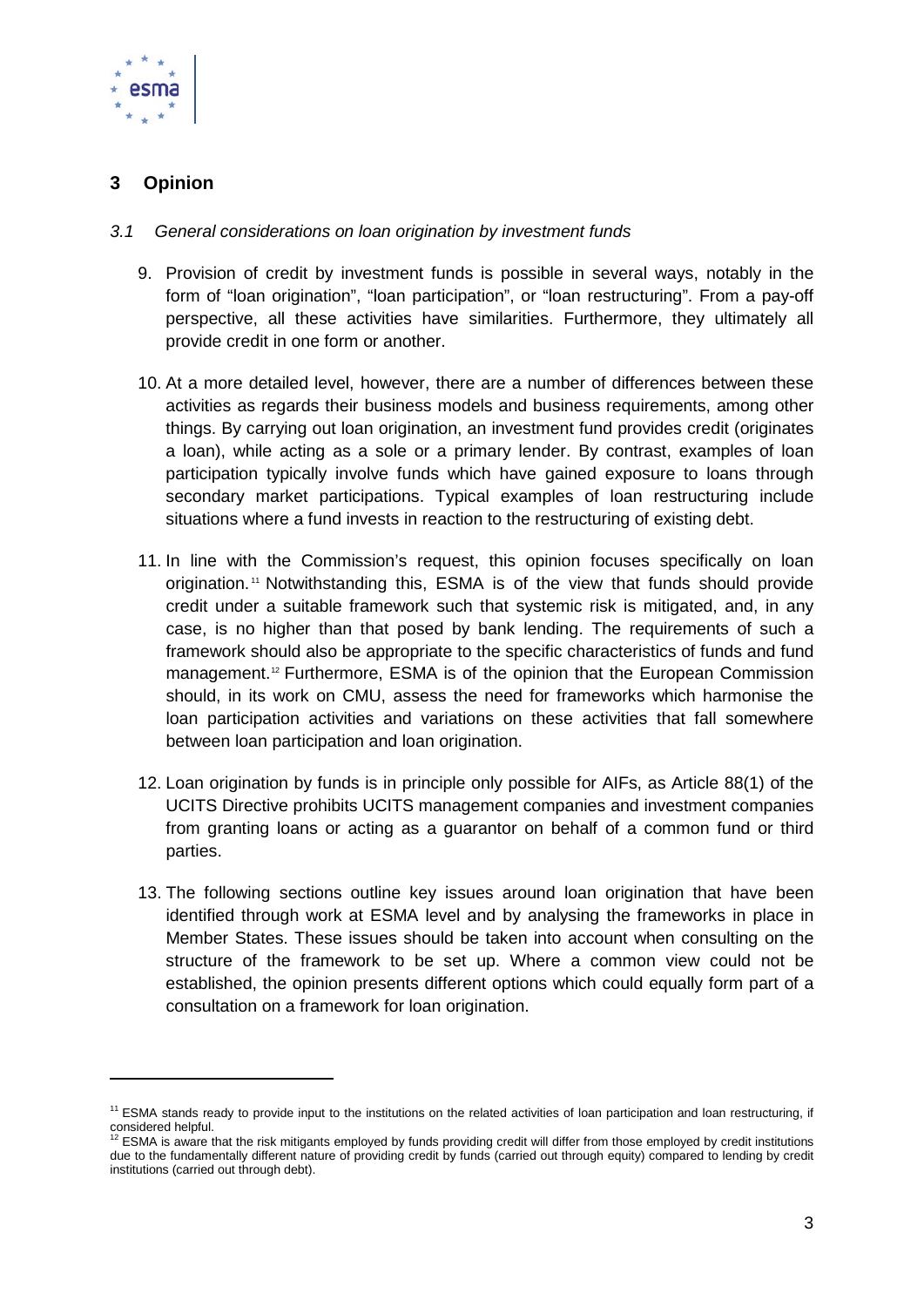

14. ESMA considers that in its work on a framework for loan origination, the Commission should look at the existing national approaches and regimes, as well as consider the exemptions for a number of fund types which are currently in place in Member States, such as for private equity funds, venture capital funds, or hedge funds.

## *3.2 Authorisation of loan-originating funds and their managers*

- 15. In its work on a European framework for loan origination by funds, the Commission will have to assess whether loan-originating AIFs and/or their managers should be subject to some form of authorisation. An authorisation gateway could be desirable for the following reasons:
	- to allow national competent authorities to assess the credit origination operational capability of the investment manager;
	- to ensure that a framework exists from the date of inception of the loan-originating fund for the monitoring of the fund's contribution to systemic risk;
	- to ensure that the interests of borrowers are protected; and
	- to ensure that the interests of investors are protected (and that the regulatory requirements are tailored to investor types as appropriate).
- 16. In any case, the framework should ensure that national competent authorities have all the necessary powers to monitor, supervise and enforce the requirements set for managers and their funds.

#### *3.2.1 Authorisation of AIFMs managing loan-originating funds*

- 17. Under AIFMD, AIFMs are either authorised or registered.<sup>[13](#page-3-0)</sup> Some national frameworks for loan origination require that loan-originating funds must be managed by authorised AIFMs, while other frameworks are less restrictive, allowing the management of loan-originating funds by registered AIFMs. Moreover, for some Member States which permit registered AIFMs to manage loan-originating funds, these AIFMs are nevertheless subject to some requirements which apply in any case to authorised AIFMs, e.g. rules of conduct and risk management.
- 18. While the EuVECA and EuSEF Regulations do not foresee mandatory authorisation of AIFMs managing funds set up in accordance with these frameworks, there are diverging views on whether all AIF managers managing loan-originating funds should be authorised on a mandatory basis or whether, for managers below the thresholds of Article 3(2) of AIFMD, registration would be adequate.<sup>[14](#page-3-1)</sup>

<span id="page-3-1"></span><span id="page-3-0"></span>

<sup>&</sup>lt;sup>13</sup> Some Member States do not foresee registration of AIFMs in their national legislation.<br><sup>14</sup> ESMA is mindful that registered AIFMs are also subject to reporting requirements under AIFMD.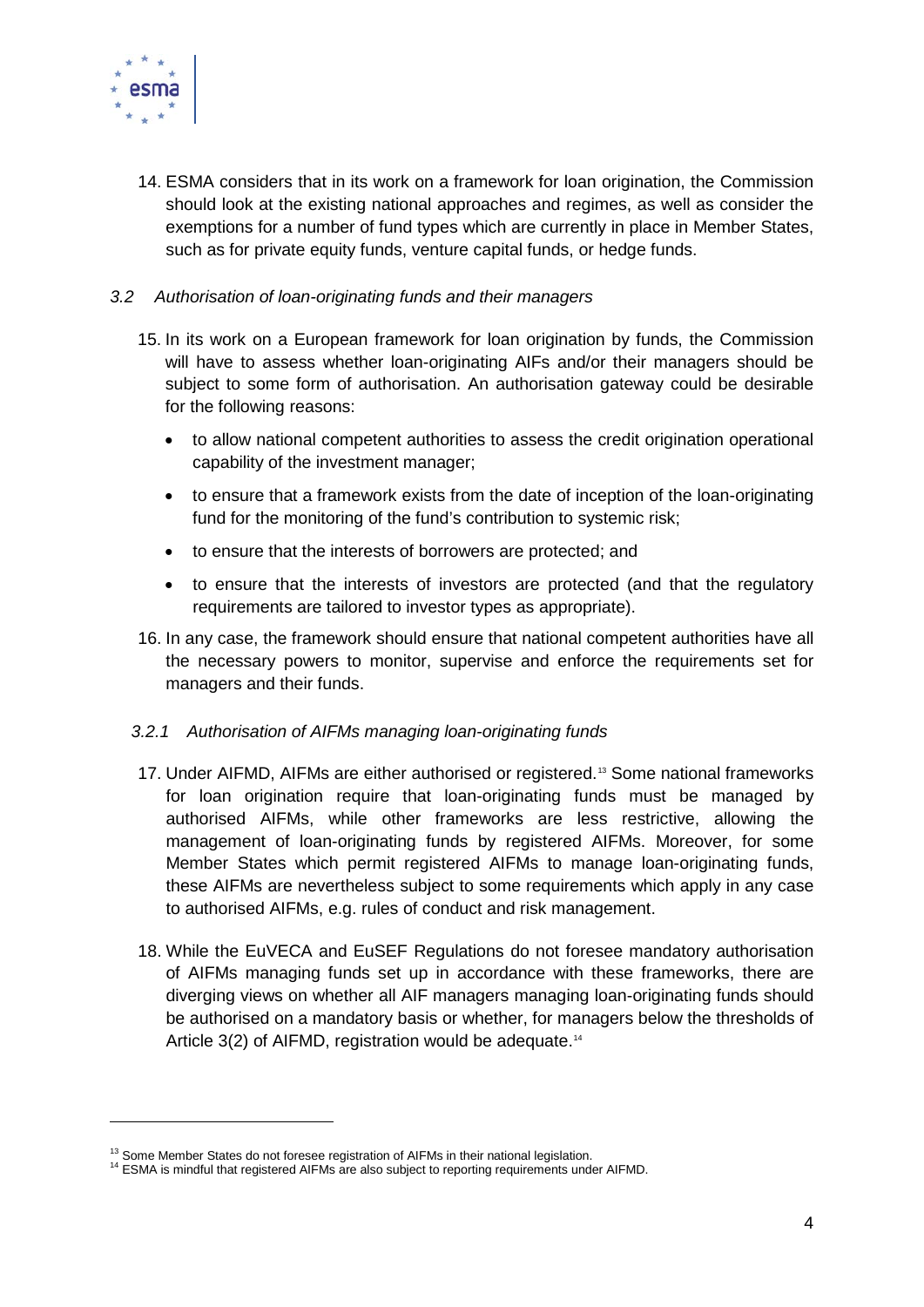

19. Taking the above into consideration, ESMA is of the view that the Commission's consultation on a European framework for loan origination should explore whether there is a need for mandatory authorisation of managers of loan-originating funds.

## *3.2.2 Authorisation of loan-originating funds*

- 20. Currently, loan-originating funds are subject to prior authorisation in a number of Member States.<sup>[15](#page-4-0)</sup>
- 21. Different approaches can be envisaged to the question of whether a European framework for loan-originating AIFs should require fund authorisation on a general basis. Requiring authorisation of loan-originating funds could be justified on the basis that the risks inherent in loan origination by funds warrant a regulatory framework which is consistently applied across the EU. In contrast, arguments can be made that an opt-in framework without mandatory authorisation would have the merit of allowing for flexibility.
- 22. In regard to the business activities of loan-originating funds, several Member States allow them to pursue other activities at the same time. In other jurisdictions, however, loan-originating funds cannot carry out any other business activities.
- 23. ESMA takes the view that the Commission's consultation would have to explore whether fund authorisation was deemed necessary and whether any of the possibilities outlined above (general authorisation or opt-in framework) could achieve its aims, or whether there could be other suitable options, such as setting specific mandatory requirements for managers without requiring fund authorisation. Furthermore, the Commission should assess whether, in regard to authorisation of funds, a distinction should be made between smaller and larger funds (regarding fund size), as well as explore whether authorisation of loan-originating funds should be dependent on the extent to which they actually originate loans.
- 24. In summary, ESMA is of the view that the Commission's consultation on a loan origination framework, while bearing in mind the principles of CMU, will have to evaluate whether authorisation of loan-originating AIFs and/or their managers is deemed necessary and whether there is merit in establishing additional requirements which exceed those already contained in AIFMD.

# *3.3 Types of loan-originating AIFs*

-

25. Because of the illiquid nature of loans, ESMA is of the opinion that loan-originating AIFs should be set up as closed-ended vehicles without the right to redemption of units on a regular basis. However, provided that certain conditions are fulfilled, the possibility for repayment (instigated by the fund on the recommendation of the fund

<span id="page-4-0"></span><sup>&</sup>lt;sup>15</sup> E.g. IE, ES; partly in IT (if marketed to retail investors), LU (only regulated AIF/non-AIF).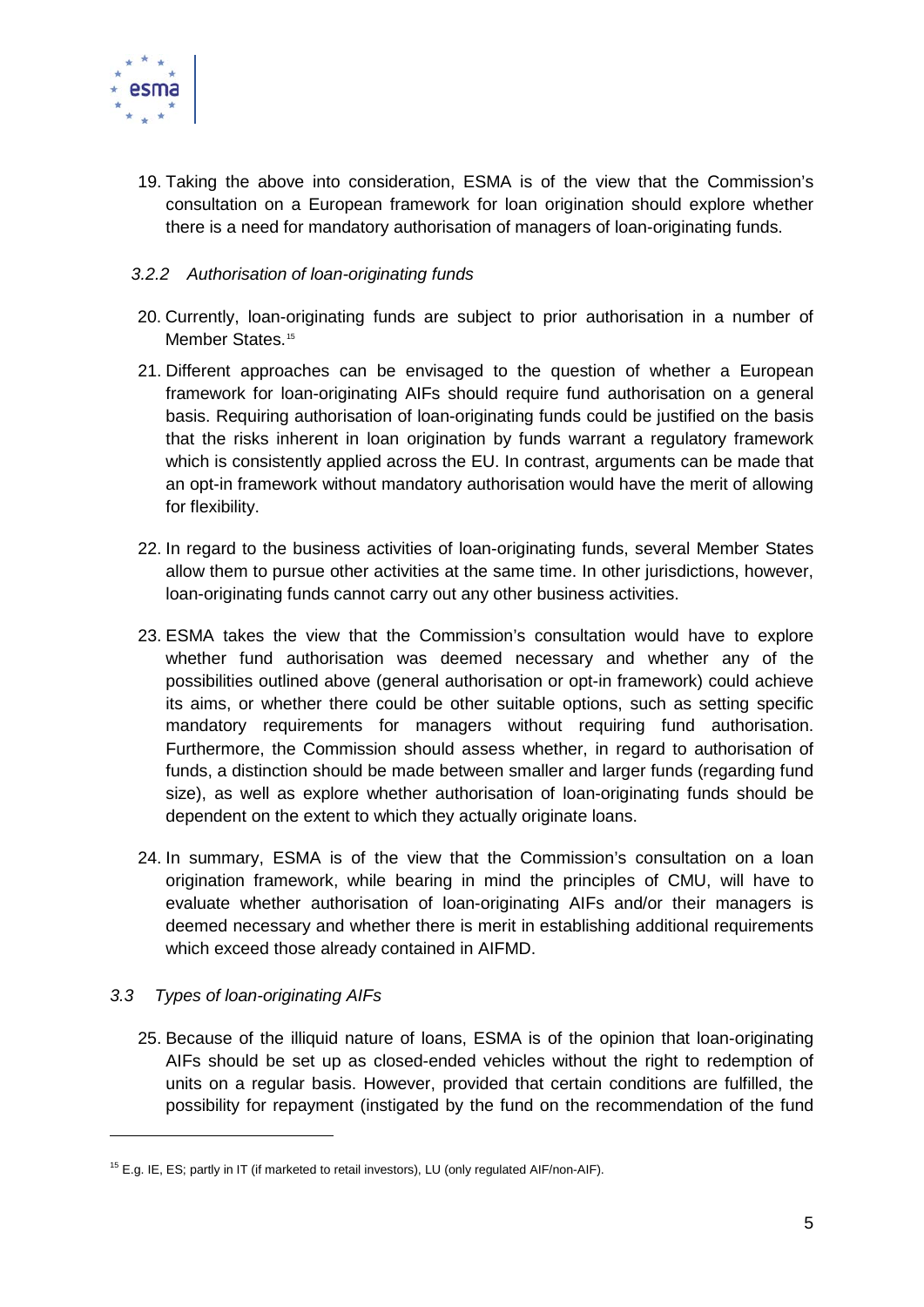

manager) could be offered to investors, on a non-preferred and equal basis, during the life of the AIF, taking place at fixed intervals, e.g. as foreseen in the ELTIF Regulation.

- 26. To mitigate maturity transformation, which could lead to short-term liquidity problems, ESMA is of the view that loan-originating AIFs should not be allowed to have liabilities with a shorter maturity than the loans granted by the fund. Equally, in the case of AIFs with a finite lifecycle, the maturity of originated loans should not exceed the remaining lifespan of the originating AIF.
- 27. Regarding the scope of fund operations, there are currently different arrangements in place in EU Member States. In one jurisdiction, activities of loan-originating funds are exclusively limited to the business of issuing loans, and to operations directly linked with these activities, while in most other jurisdictions, loan-originating funds are allowed to pursue other business activities (distinct from loan origination) as part of their investment strategy.
- 28. ESMA is of the view that any consultation on the types and scope of loan-originating funds which could form part of a European framework should have regard to the takeup of different national regimes which are following exclusive or multi-faceted approaches in regard to loan origination. Equally, a consultation should take into account threshold issues in regard to different levels of loan origination activities and issues arising from the potential for business activities other than loan origination within a loan-originating fund.
- 29. Should further work by the European Commission result in a change from bespoke national frameworks to a European framework for loan origination, leading to a reduction in the types of funds permitted to originate loans, ESMA sees merit in developing a grandfathering regime and/or transitional provisions for funds that no longer meet the requirements of the loan origination framework.

#### *3.4 Types of investors*

- 30. In several Member States, loan origination frameworks foresee or recommend that loan-originating AIFs are only marketed to professional investors or "qualified investors" (i.e. non-professional investors which fulfil certain criteria). ESMA sees risks in making loan-originating AIFs available to retail investors on a general basis and is of the view that the requirements regarding investment should be tailored to the potential type of investor.
- 31. When assessing whether to make loan-originating funds available to retail investors, another important element to take into account is the difference between funds fully engaged in loan origination and funds only partly engaged in this activity. This could lead to retail investors being able to invest in funds which originate loans as part of their activities, but only to a certain extent, such as 20% or 50% of their NAV. It has also been argued that the question of whether to make loan-origination funds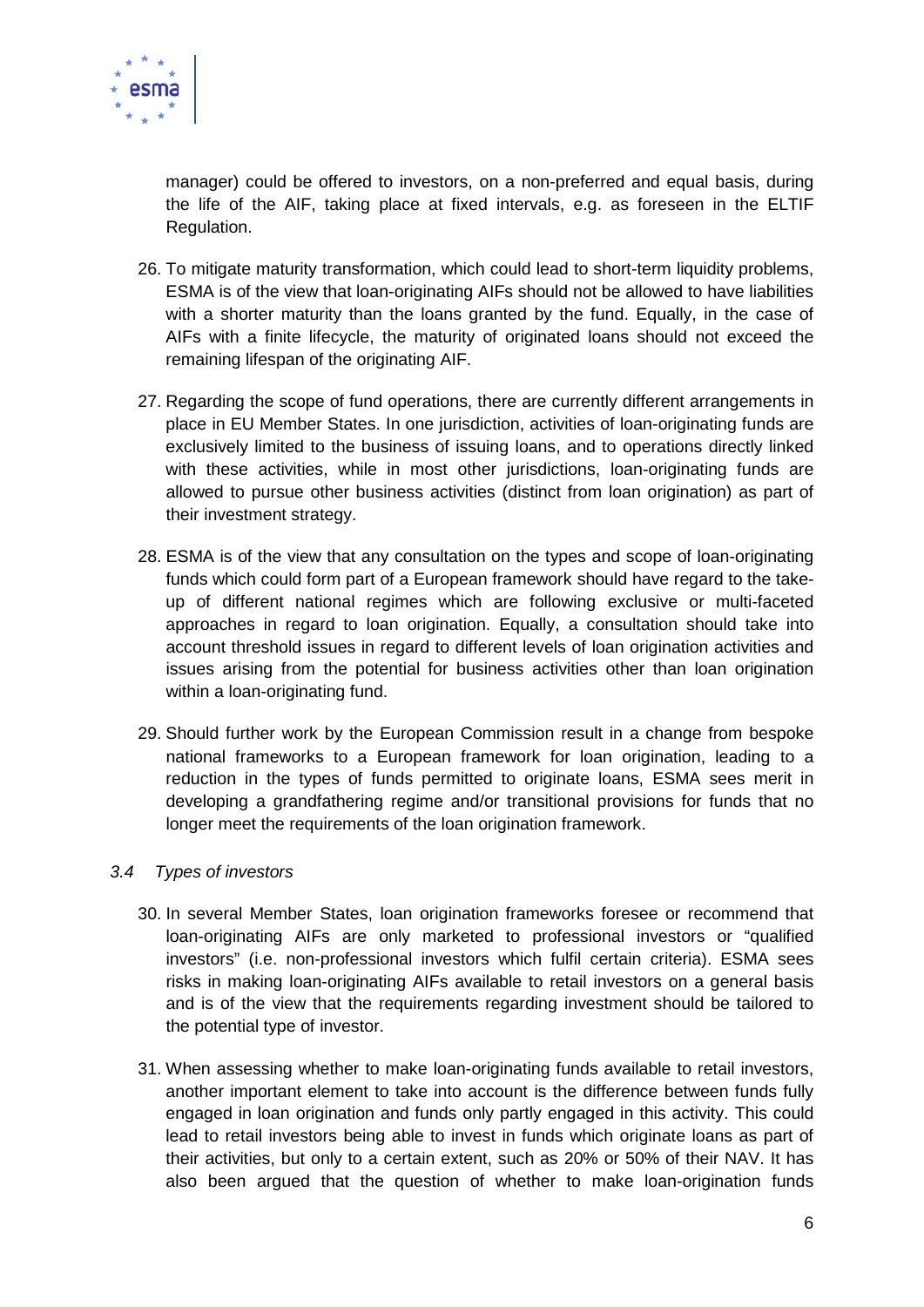

available to retail investors should be subject to national discretion in accordance with Article 43 of AIFMD.

32. In general, ESMA is of the view that there may be some investors for which loanoriginating AIFs are not suitable, and that making loan-originating funds available to retail investors should be carefully considered. Notwithstanding the above, ESMA takes the view that, if loan-originating AIFs were to be available for retail investors, further work should assess the appetite of retail investors for investment in loanoriginating funds, as well as the appetite of fund managers to market these funds to retail investors. ESMA is of the opinion that, if investment in loan-originating funds was open to retail investors, the rules allowing such investment should at the very least afford protections similar to those in the ELTIF Regulation.

## *3.5 Organisational requirements for AIFMs managing loan-originating AIFs*

- 33. As loan-originating AIFs provide credit and could be a source of systemic risk, ESMA sees merit in establishing a framework for loan-originating AIFs and their managers which contains rules to mitigate risks arising from liquidity and maturity transformation, as well as risks related to imprudent lending.
- 34. Since the business of originating loans has specific features which present specific financial and legal risks, it seems appropriate to develop requirements tailored to this activity. In particular, ESMA is of the opinion that AIFMs managing loan-originating AIFs should be required to have specific policies, processes and procedures in place, governing at least the following:
	- Risk appetite statement;
	- Risk management procedures, taking into account specific risks arising from loan origination;
	- The assessment, pricing and granting of credit (including criteria, governance and decision making committee structures);
	- Credit monitoring, renewal and refinancing (including criteria, governance and decision making committee structures);
	- Collateral management policy,
	- Concentration risk management policy;
	- Operational risk control appropriate to loan origination;
	- Assessment and scoring of borrowers;
	- Valuation, including collateral valuation and impairment;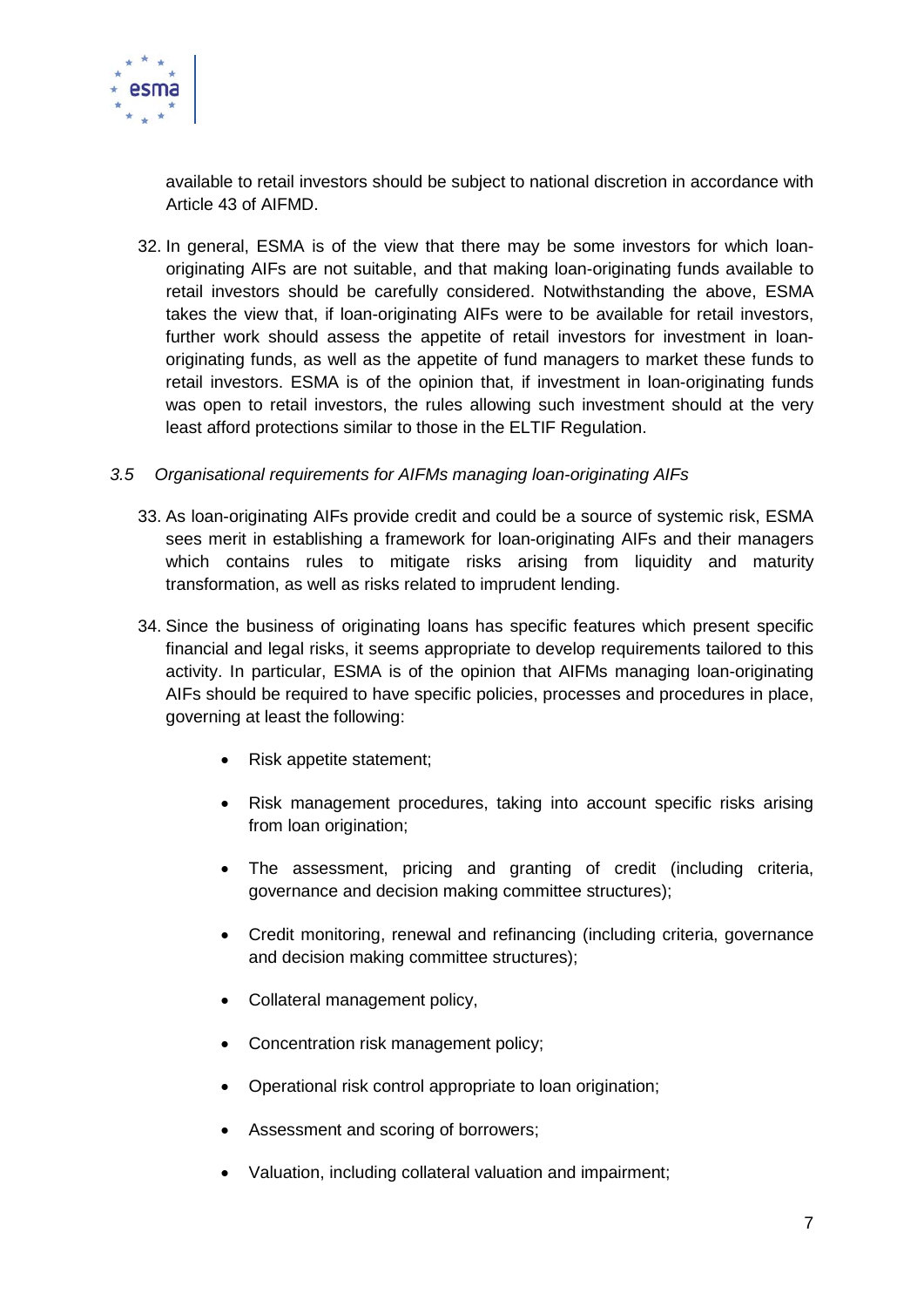

- Management of forbearance:
- Identification of problem debt management;
- Capability and experience of staff in regard to the specific tasks connected with loan origination.
- *3.6 General requirements for loan-originating AIFs: leverage, liquidity, stress testing, reporting*
	- 35. AIFs authorised under the ELTIF Regulation cannot be leveraged, while under AIFMD the limit to leverage is determined by the AIF manager. However, in the context of the development of a European framework for loan-originating AIFs, it might be appropriate to reflect on the merits of setting a limit to leverage, in particular if this type of AIF can be marketed to retail investors. In certain Member States (e.g. Ireland), the national legislation provides that the gross assets of loan-originating AIF shall not exceed 200% of the NAV of the AIF. In Italy, the draft legislation on loan origination limits the leverage (the ratio between total assets and the NAV) to 130% for funds marketed to retail investors and 150% for funds marketed to professional investors. In Malta and Spain, loan-originating AIFs cannot be leveraged at all.
	- 36. Leverage poses a risk factor, as it alters the risk profile of the fund. ESMA therefore is of the view that there should be a set limit on leverage for loan-originating AIFs.<sup>[16](#page-7-0)</sup>
	- 37. ESMA is aware that loan-originating funds may serve as a more appropriate credit channel for small and medium-sized enterprises (SMEs) than credit institutions, as the enterprise, depending on its size, might not yet have access to financing through the capital market, while at the same time it could be too large to be financed by a credit institution. ESMA is therefore of the view that loan-originating funds should be allowed to have a certain level of leverage to enable them to enter the described market niche. However, ESMA also is mindful about the potential risk for regulatory arbitrage, which could arise from differences between regulatory regimes for loan origination by funds as compared to loan origination by credit institutions. The Commission's consultation on loan origination by funds should therefore also take this potential risk into account.
	- 38. ESMA further recommends that the Commission's consultation should aim to assess whether loan-originating funds should, for the purposes of borrowing, rely on financing by credit institutions alone or whether other ways of financing should be open to them as well. Additionally, the consultation should seek views from the funds industry on whether and why there could be a need for loan-originating funds to be

<span id="page-7-0"></span> $16$  The total amount of leverage should be expressed as a percentage, comparing the total amount of a fund's assets (including borrowings) to its own resources without additional borrowings. A fund with own resources of 50 and borrowings of 50 would therefore have a leverage ratio of 200%.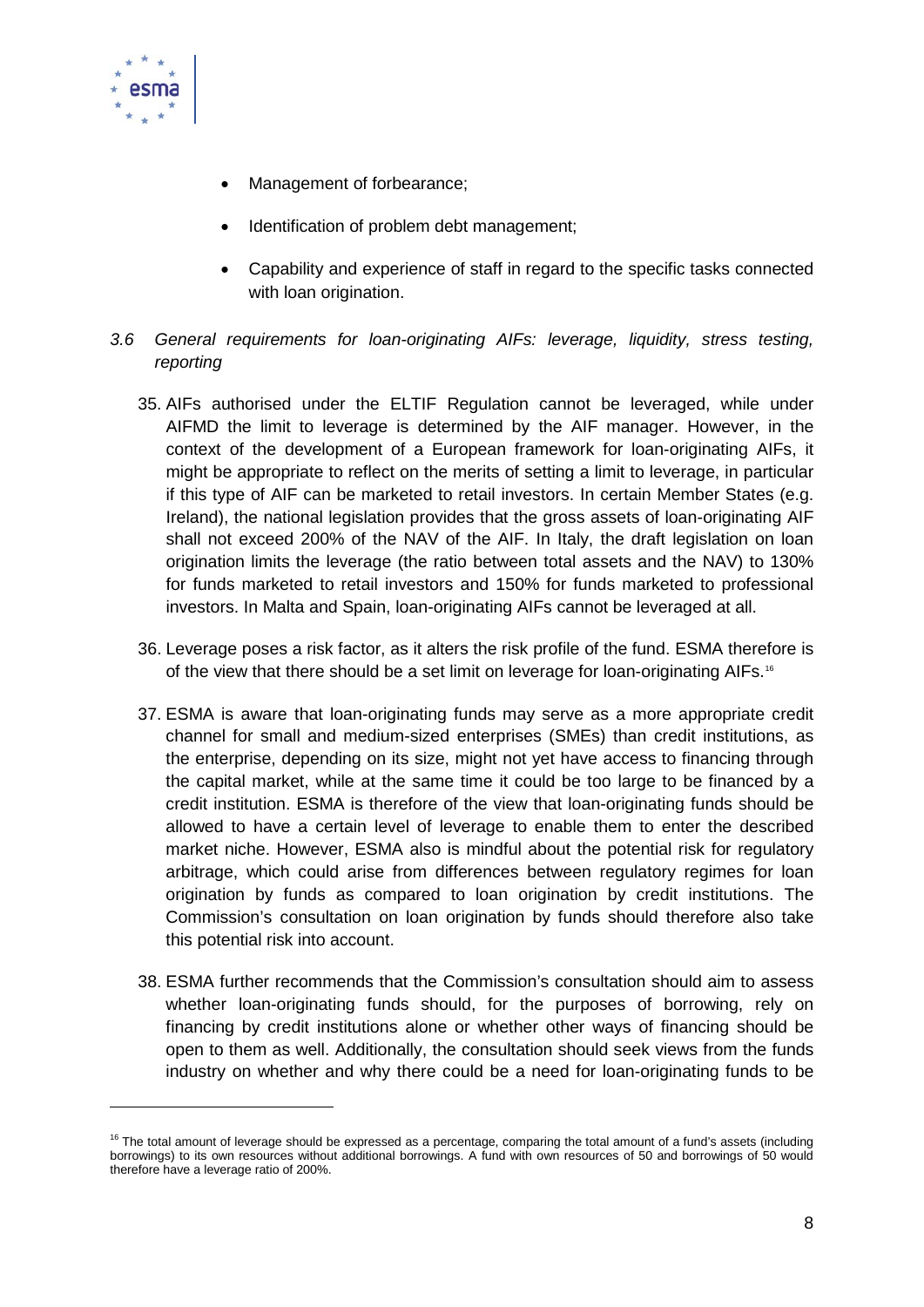

leveraged, whether leverage should be limited, and what limit on leverage would be appropriate.

- 39. ESMA is of the view that, in accordance with specific requirements around redemptions stipulated by the AIFMD, loan-originating AIFs should, at any moment during their lifespan, ensure that they have a level of liquidity which is appropriate to their activities.
- 40. To gain insight into the effects of adverse market conditions on the portfolios of loanoriginating AIFs, and to identify possible events or future changes in economic conditions that could affect loan-originating AIFs unfavourably, ESMA deems it necessary that they should be required to conduct regular stress tests, tailored to their type and level of activity. Results obtained under the stress testing programme should be reported to the board of the AIFM regularly, preferably on a quarterly basis.
- 41. Furthermore, ESMA recommends that the Commission should also assess the need for changes to the AIFMD reporting requirements (specifically Annex IV of the AIFMD Level 2 Regulation  $\tau$ ) so that the activities of loan-originating funds and fund managers are adequately monitored.
- *3.7 Diversification, eligible investments and eligible debtors*
	- 42. While the AIFMD does not provide any diversification limits for AIFs, several national loan origination frameworks have introduced such limits. ESMA considers that mandatory diversification is a tool to spread risks typically involved in investment, such as counterparty risk or cluster risk. Nonetheless, minimising the need for diversification, thereby allowing specialisation of loan-originating funds, could equally be seen as beneficial to financing for specialised sectors. ESMA is of the view that further work conducted by the Commission should focus on the balance between the need for diversification and the potential for loan origination by funds to benefit specialised industrial sectors with limited access to financing through credit institutions.
	- 43. Similar to the constraints imposed on ELTIFs (cf. Article 9(2) of the ELTIF Regulation), ESMA is of the view that, in order to limit risk-taking by loan-originating AIFs, they should not engage in short-selling or securities financing transactions (including securities lending), nor make use of derivatives, except for hedging purposes.

<span id="page-8-0"></span><sup>17</sup> COMMISSION DELEGATED REGULATION (EU) No 231/2013 of 19 December 2012 supplementing Directive 2011/61/EU of the European Parliament and of the Council with regard to exemptions, general operating conditions, depositaries, leverage, transparency and supervision, OJ L 83, 22.3.2013, p. 1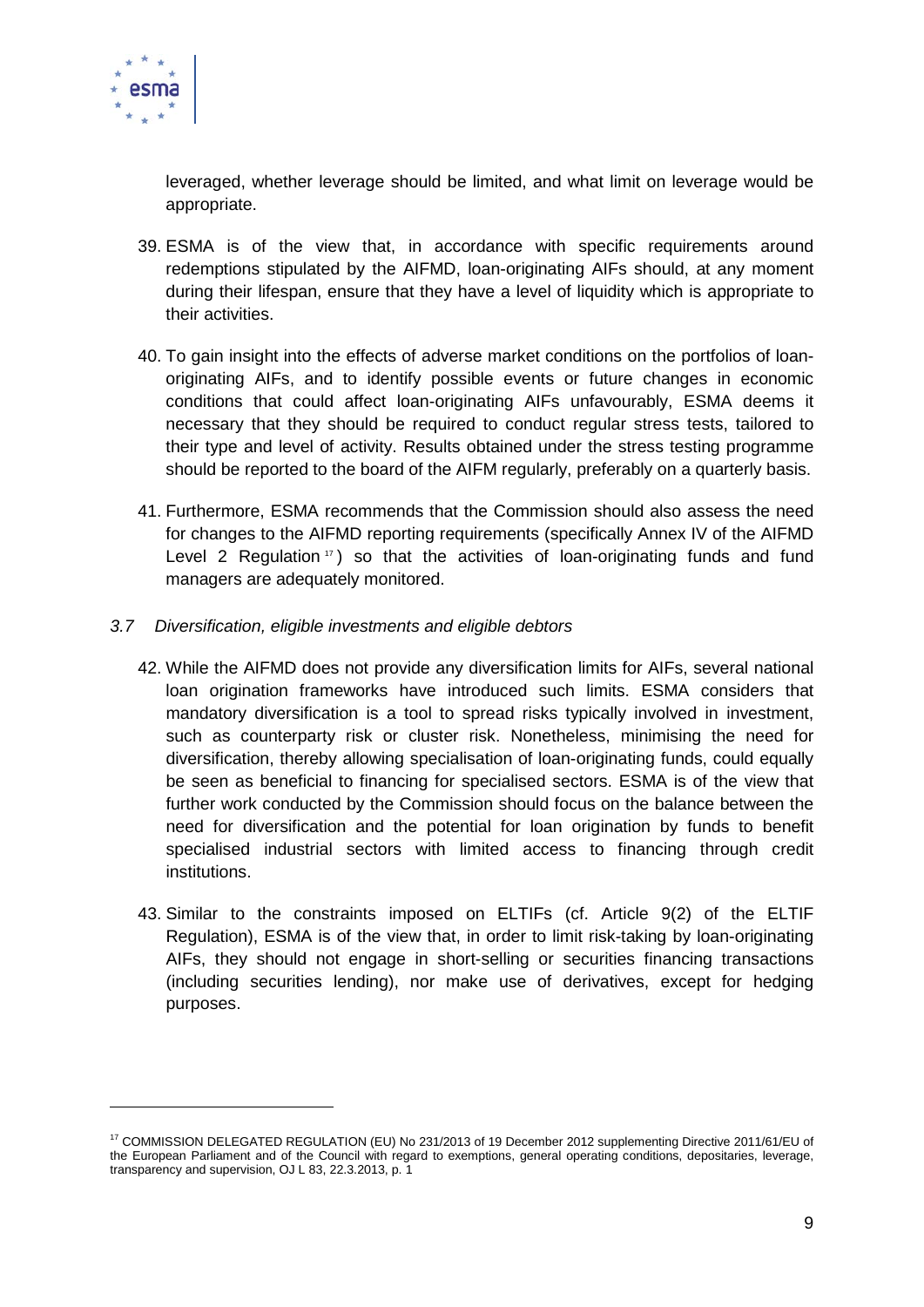

- 44. Loan-originating AIFs should not be able to originate loans to the following debtors:
	- Individuals;
	- Financial institutions;
	- Collective investment schemes;
	- The AIFM and related parties (e.g. depositary, general partner, or delegates).
- 45. ESMA takes the view that loans should not be granted to consumers, as this might raise conflicts with the Consumer Credit Directive<sup>[18](#page-9-0)</sup> (CCD), or to other individuals, as there might be national legislation further to CCD regulating lending to individuals. Additionally, loan-originating funds should not grant loans to be used for the financing of a financial institution (e.g. insurance company or credit institution). To assess the potential for loan-origination funds to contribute to economic growth outside of the financial system, ESMA recommends that a consultation should gather views on market practices to assess whether the origination of loans by funds should be limited to certain borrowers or specific borrowing purposes.
- *3.8 Systemic risk*

46. As activity related to loan origination by funds evolves in the EU, there is the potential for additional systemic risks. ESMA recommends that the Commission assess, as part of its consultation, the need for possible mitigants to address the systemic risk. Such mitigants could include the use of (additional<sup>19</sup>) macroprudential tools.

<span id="page-9-0"></span><sup>18</sup> DIRECTIVE 2008/48/EC OF THE EUROPEAN PARLIAMENT AND OF THE COUNCIL of 23 April 2008 on credit agreements for consumers and repealing Council Directive 87/102/EEC (OJ L 133, 22.5.2008, p.66) <sup>19</sup> Over and above powers to limit leverage under Article 25 of AIFMD.

<span id="page-9-1"></span>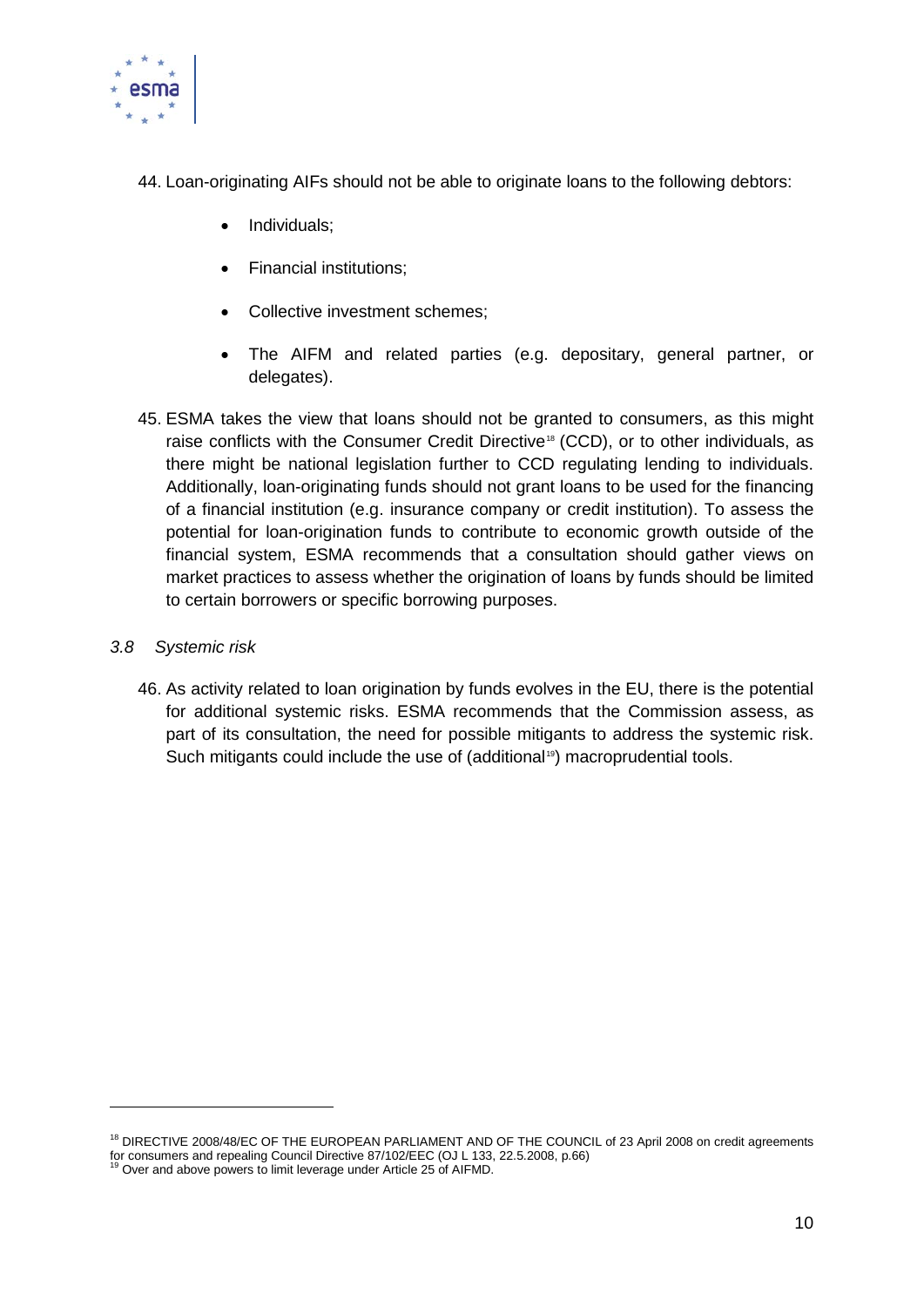

# **Annex – Mapping on national practices as to loan-origination by funds**

|                   | Is loan origination by<br>funds allowed in your<br>jurisdiction?                                                                                             | Do you have a<br>specific legal<br>framework for that<br>activity?                                                                 | What are the main features of the legal<br>framework (i.e. maximum leverage, types of<br>fund, types of investor etc.)?                                                                                                                                                                                                                                                                                                                                                                                                                                                                                                                                                                                                                                                                                                                                                                                                                                                                                                                                                                                                                             |
|-------------------|--------------------------------------------------------------------------------------------------------------------------------------------------------------|------------------------------------------------------------------------------------------------------------------------------------|-----------------------------------------------------------------------------------------------------------------------------------------------------------------------------------------------------------------------------------------------------------------------------------------------------------------------------------------------------------------------------------------------------------------------------------------------------------------------------------------------------------------------------------------------------------------------------------------------------------------------------------------------------------------------------------------------------------------------------------------------------------------------------------------------------------------------------------------------------------------------------------------------------------------------------------------------------------------------------------------------------------------------------------------------------------------------------------------------------------------------------------------------------|
| Belgium           | Yes                                                                                                                                                          | No                                                                                                                                 | N/A                                                                                                                                                                                                                                                                                                                                                                                                                                                                                                                                                                                                                                                                                                                                                                                                                                                                                                                                                                                                                                                                                                                                                 |
| <b>Bulgaria</b>   | <b>No</b>                                                                                                                                                    | No                                                                                                                                 | N/A                                                                                                                                                                                                                                                                                                                                                                                                                                                                                                                                                                                                                                                                                                                                                                                                                                                                                                                                                                                                                                                                                                                                                 |
| Czech<br>Republic | Yes but no as a main<br>strategy of AIFs because<br>systematic origination of<br>loans is not in the scope of<br>collective investment in<br>Czech Republic. | No                                                                                                                                 | N/A                                                                                                                                                                                                                                                                                                                                                                                                                                                                                                                                                                                                                                                                                                                                                                                                                                                                                                                                                                                                                                                                                                                                                 |
| Denmark           | Yes                                                                                                                                                          | No                                                                                                                                 | N/A                                                                                                                                                                                                                                                                                                                                                                                                                                                                                                                                                                                                                                                                                                                                                                                                                                                                                                                                                                                                                                                                                                                                                 |
| Germany           | Yes                                                                                                                                                          | The UCITS V<br>implementing Act,<br>which includes rules<br>on loan origination,<br>will come into force<br>on 18th March<br>2016. | http://www.bundesfinanzministerium.de/Content/D<br>E/Gesetzestexte/Gesetzentwuerfe Arbeitsfassung<br>en/2015-09-24-OGAW.html                                                                                                                                                                                                                                                                                                                                                                                                                                                                                                                                                                                                                                                                                                                                                                                                                                                                                                                                                                                                                        |
| Estonia           | Yes                                                                                                                                                          | No                                                                                                                                 | N/A                                                                                                                                                                                                                                                                                                                                                                                                                                                                                                                                                                                                                                                                                                                                                                                                                                                                                                                                                                                                                                                                                                                                                 |
| Ireland           | Yes                                                                                                                                                          | Yes                                                                                                                                | http://www.centralbank.ie/regulation/industry-<br>sectors/funds/aifmd/Documents/AIF%20Rulebook<br>%20November%202015%20Final.pdf<br>See pages 146-152                                                                                                                                                                                                                                                                                                                                                                                                                                                                                                                                                                                                                                                                                                                                                                                                                                                                                                                                                                                               |
| Greece            |                                                                                                                                                              |                                                                                                                                    |                                                                                                                                                                                                                                                                                                                                                                                                                                                                                                                                                                                                                                                                                                                                                                                                                                                                                                                                                                                                                                                                                                                                                     |
| Spain             | Yes                                                                                                                                                          | Yes                                                                                                                                | Closed ended funds:<br>Private equity and venture capital funds: they<br>$\bullet$<br>are allowed to grant loans. These funds may<br>be marketed to professional or semi-<br>professional investors (100.000€ and state in<br>writing that they are aware of the risks<br>associated with the envisaged commitment.)<br>Other categories of close-ended funds (called<br>$\bullet$<br>"Entidades de Inversion colectiva cerradas" or<br>EICC): There are no specific limitations as<br>regards their investments so they can grant<br>loans. Marketing is only allowed to<br>professional investors.<br>Open ended loan - originating funds.<br>leverage is not allowed (neither form the public<br>$\bullet$<br>nor from banks)<br>It is possible to set up a lock up of the same<br>$\bullet$<br>length of the life of the loans granted<br>There are specific organizational requirements<br>$\bullet$<br>for managers regarding credit scoring. They<br>must set up a due diligence procedure to<br>assess the financial strength of the<br>borrowers (ex ante and on a continuous<br>basis)<br>Marketing will be possible only to professional |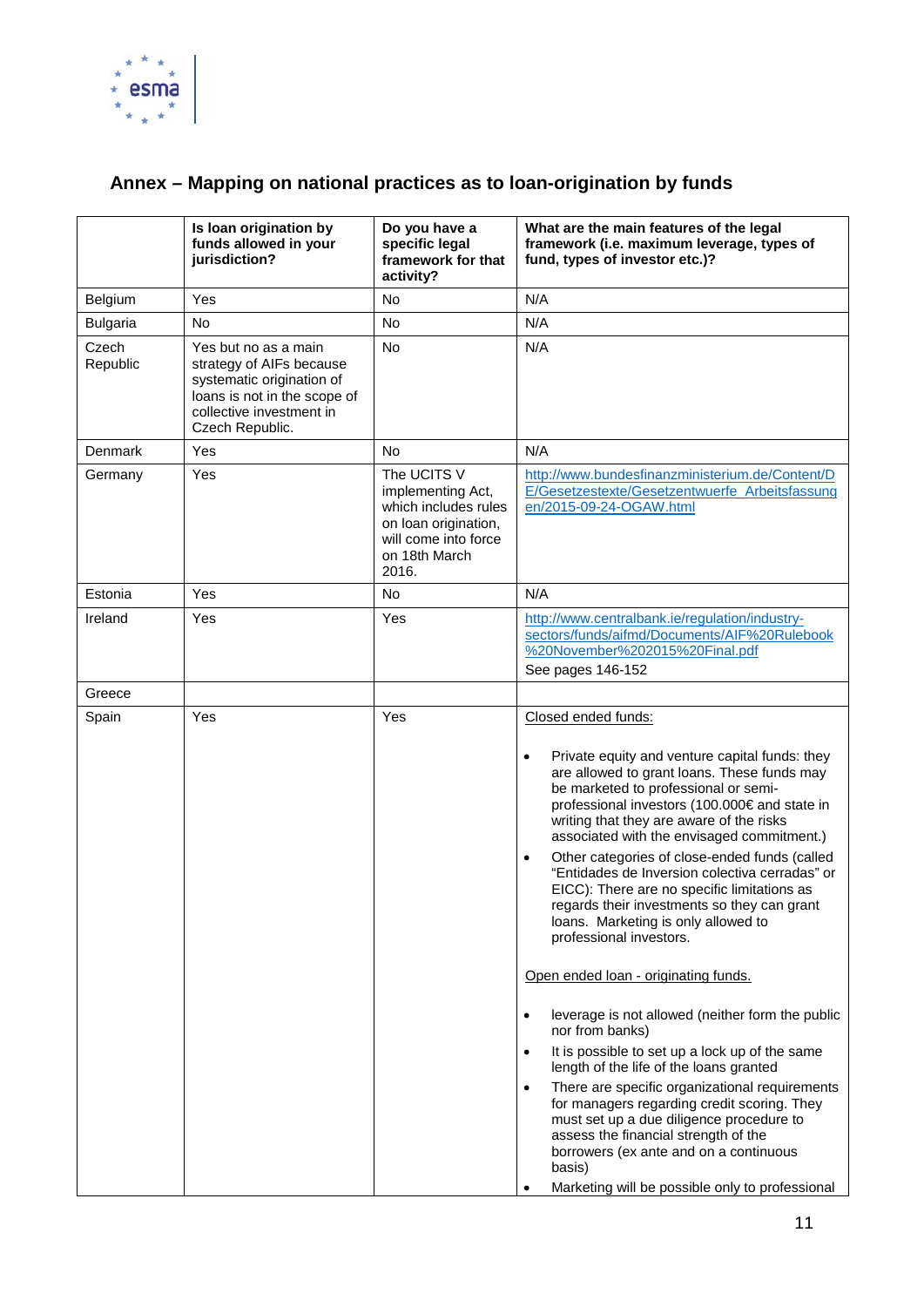

|                    |           |                                  | investors.                                                                                                                                                                                                                                                                                                                                                                                                                                                                                                                                                                                                                                                                                                                                                                                  |
|--------------------|-----------|----------------------------------|---------------------------------------------------------------------------------------------------------------------------------------------------------------------------------------------------------------------------------------------------------------------------------------------------------------------------------------------------------------------------------------------------------------------------------------------------------------------------------------------------------------------------------------------------------------------------------------------------------------------------------------------------------------------------------------------------------------------------------------------------------------------------------------------|
|                    |           |                                  | These funds cannot grant credits to related<br>$\bullet$                                                                                                                                                                                                                                                                                                                                                                                                                                                                                                                                                                                                                                                                                                                                    |
|                    |           |                                  | parties, to natural persons, or investors of the<br>fund.                                                                                                                                                                                                                                                                                                                                                                                                                                                                                                                                                                                                                                                                                                                                   |
|                    |           |                                  | The portfolio must be sufficiently diversified at<br>$\bullet$<br>the level of the borrowers and the prospectus<br>must foresee the deadline to meet that<br>diversification. In case the diversification were<br>not attained, the fund should review its<br>strategy and modify it after informing the<br>investors                                                                                                                                                                                                                                                                                                                                                                                                                                                                       |
|                    |           |                                  | Information on the specific loans granted must<br>$\bullet$<br>be provided in periodic reports                                                                                                                                                                                                                                                                                                                                                                                                                                                                                                                                                                                                                                                                                              |
| France             | <b>No</b> | N/A                              | N/A                                                                                                                                                                                                                                                                                                                                                                                                                                                                                                                                                                                                                                                                                                                                                                                         |
| Croatia            | Yes       | No                               | N/A                                                                                                                                                                                                                                                                                                                                                                                                                                                                                                                                                                                                                                                                                                                                                                                         |
| Italy              | Yes       | Yes                              | Closed ended structure; leverage limits (ratio<br>between total assets and NAV) of 130% for funds<br>marketed to retail public, 150% for funds marketed<br>to professional investors;<br>derivative contracts exclusively for hedging<br>purposes; maturity of the credit granted by a<br>fund cannot exceed the fund's maturity;<br>exposure to a single client up to a limit of 10 per<br>cent of the total assets of the fund.<br>Asset managers are required to define, within the<br>risk management system, a specific process of<br>managing credit risk, with particular regard to:<br>i) risk measurement;<br>ii) risk diversification;<br>iii) credit monitoring;<br>iv) classification of risk positions;<br>v) assessment and management of<br>impaired loans (risk management) |
| Cyprus             | Yes       | Yes<br>(upcoming<br>legislation) |                                                                                                                                                                                                                                                                                                                                                                                                                                                                                                                                                                                                                                                                                                                                                                                             |
| Latvia             | Yes       | No                               | N/A                                                                                                                                                                                                                                                                                                                                                                                                                                                                                                                                                                                                                                                                                                                                                                                         |
| Lithuania          | Yes       | No                               | N/A                                                                                                                                                                                                                                                                                                                                                                                                                                                                                                                                                                                                                                                                                                                                                                                         |
| Luxembourg         | Yes       | <b>No</b>                        | N/A                                                                                                                                                                                                                                                                                                                                                                                                                                                                                                                                                                                                                                                                                                                                                                                         |
| Hungary            | No        | N/A                              | N/A                                                                                                                                                                                                                                                                                                                                                                                                                                                                                                                                                                                                                                                                                                                                                                                         |
| Malta              | Yes       | Yes                              | Loan Fund Rules published 2nd April 2014 - May<br>only be closed-ended; may only be marketed to<br>professional investors; minimum entry level<br>EUR100,000; Additional requirements apply over<br>and above AIFMD in areas such as credit<br>assessment, liquidity provision, exposure limits<br>and disclosure; may not lend to financial<br>institutions or households; variable NAV; leverage<br>and reuse of collateral not permitted.                                                                                                                                                                                                                                                                                                                                                |
| <b>Netherlands</b> | Yes       | <b>No</b>                        | N/A                                                                                                                                                                                                                                                                                                                                                                                                                                                                                                                                                                                                                                                                                                                                                                                         |
| Austria            | Yes       | No                               | N/A                                                                                                                                                                                                                                                                                                                                                                                                                                                                                                                                                                                                                                                                                                                                                                                         |